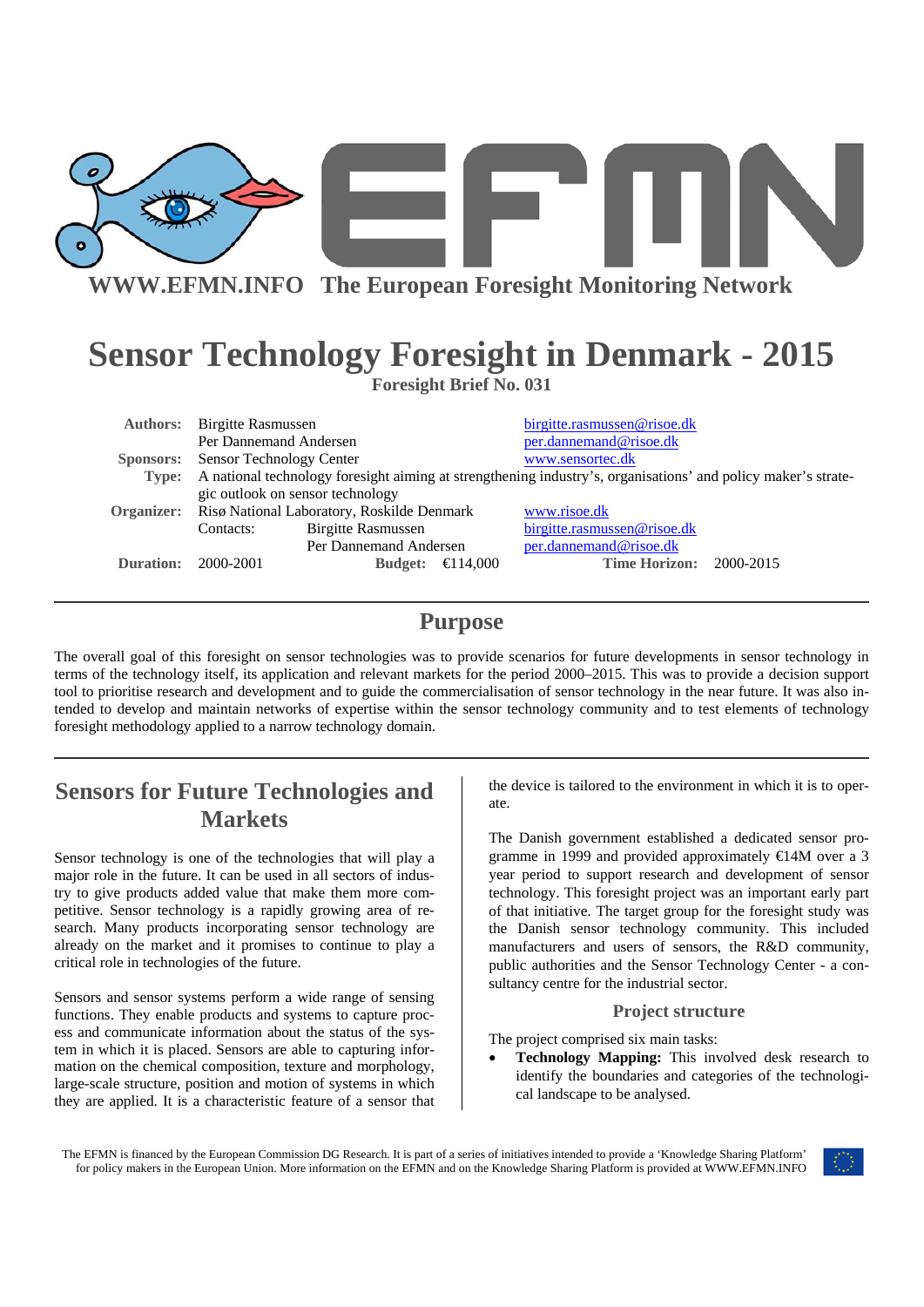- **Technology Premises:** An expert panel was set up to establish the state-of-the-art in sensor technology and to define boundary conditions for sensor technology over the next 15 years.
- **Case Studies:** These were used to analyse important mechanisms for sensor technology breakthroughs.
- **Technology and Market:** An expert panel was set up to develop a future oriented discussion on trends in the development of sensor technology and the interaction between the market and technology over the next 15 years.
- **Survey:** This was performed to improve validity and reliability of the preliminary conclusions of the foresight.
- **Conclusion:** Discussion and processing of the various elements of the previous tasks employing technology mapping and scanning, case studies, expert panels and the survey.

#### **Data Collection**

The collection of data and information for the synthesis of possible future developments of sensor technologies were structured along three axes:

- Sensor physics and sensor systems,
- The generation and transfer of expertise and skills,
- Technology users and areas of application.

The study analysed six categories of sensors:

- Electromagnetic,
- Mechanical.
- Electrical.
- Magnetic,
- Chemical.
- Nuclear.

These covered 13 sub-categories in addition to a number of systemic issues. The scanning process was concerned with 'looking ahead' and was followed by detailed technology mapping. Scanning was performed by examining topics in the available literature and through four thematic expert workshops. Two of these were Danish workshops and two international workshops one on 'Technological Premises' and the other on 'Technology and the Market'. In structured brainstorming sessions experts were asked to formulate statements and visions about trends in sensor development. It was intended that these statements should reflect issues identified during the technology mapping. The experts were therefore asked to follow a syntax that referred to the following elements:

- Development stage,
- Sensor type,
- Basic technology,
- Area of application.

This scanning process resulted in a list of 217 topics and statements central to the future development and use of sensors.

#### **The Delphi Survey on Sensors**

A Delphi survey was performed in order to improve the validity and reliability of the preliminary results. The questionnaire cannot be too long or burdensome to complete and the number of statements should therefore be limited to about 50. The Delphi survey asked experts to respond to each statement in terms such as the time horizon or barriers for realization and the potential market volume. 130 statements were formulated on basis of the 217 topics arising from the data collection process and these were narrowed down to a final 50 used as the basis for the Delphi questionnaire. The following diagram summarizes the results of the survey in terms of the present and future market potential of different sensor types.



The next diagram summarizes the results of the survey in terms of the expected impact of different sensor technologies on markets linked to specific application domains.



Approximately 1000 sensor experts received the questionnaire and 174 responded. Comparing with other international experience the response rate of about 17% is neither high nor low. Half of the respondents came from academia and more than one third came from industry. 90% of the respondents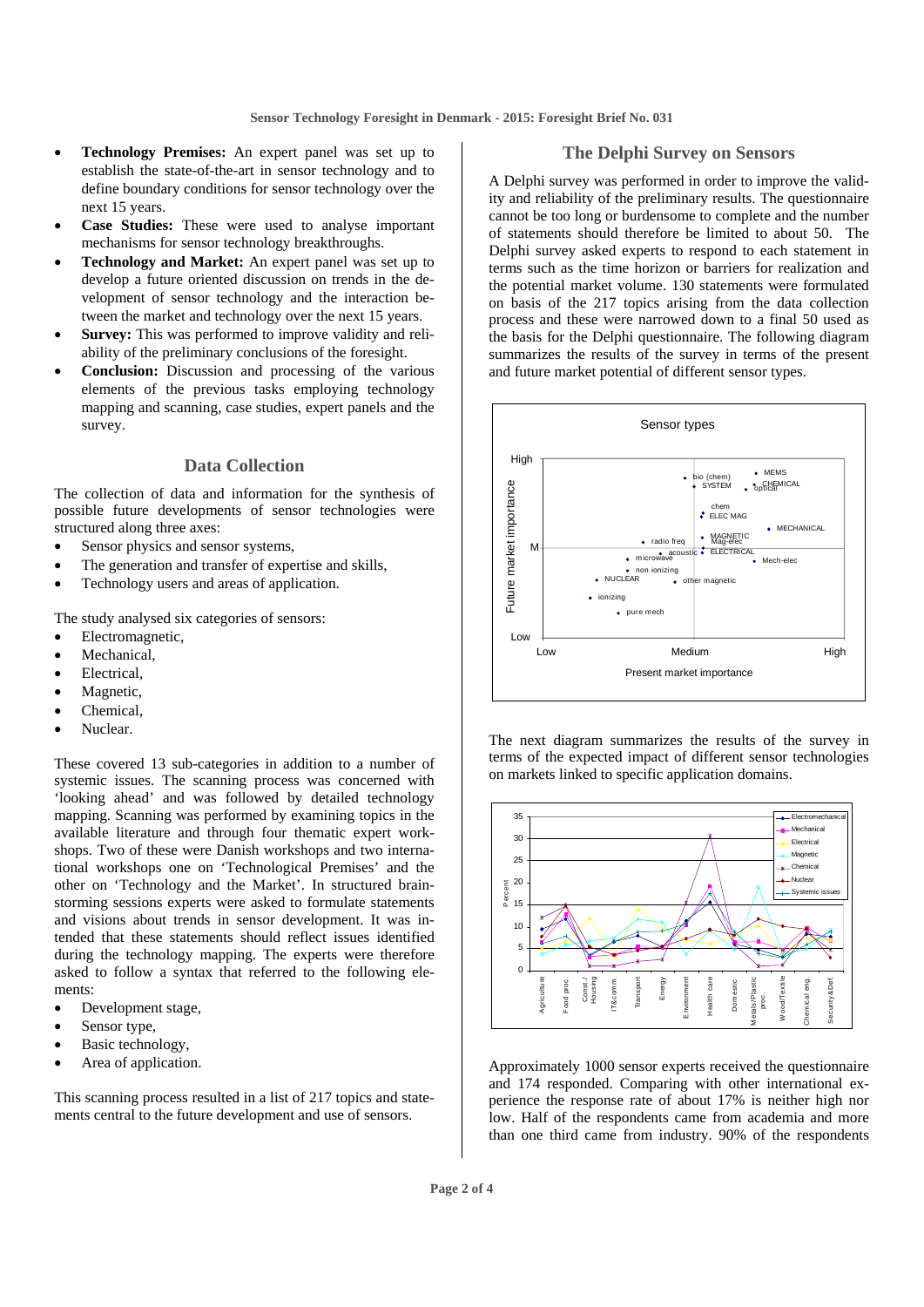came from Europe, of which the largest group came from Denmark (38%).

#### **The Strongest Market Prospect is Health Care**

One of the questions in the Delphi questionnaire concerned 'Market sectors most heavily impacted by the statement'. For each sensor type the number of respondents has been normalised resulting in a market impact index.

A general conclusion is that the market sector most heavily impacted by new sensor technology will be healthcare. It also appears that new sensor technology will affect food processing and the environment. It will have less impact in sectors such as construction and housing, wood or textiles. All sources of information - literature, workshops and questionnaires indicate the same pattern regarding the future attractiveness of sensor types. MEMS (Micro-Electro-Mechanical Systems), optical sensors, and biochemical or biological sensors together with sensor systems are all expected to be the most interesting sensor types over the next 10 years in terms of market volume.

#### **Increased Use Expected in All Sectors**

The issue of how the expected future market importance compares to current market importance was evaluated in an expert workshop. In the figure below, market sectors above the diagonal line correspond to rising sensor markets. Markets on the line are expected to remain for a while at the status quo. As can been seen from this diagram the prognosis is for increased use of sensors in nearly all markets of application.



#### **The Future of MEMS and Integrated Systems**

It is possible to rank survey results according to different variables with a view to identifying lists of 'top-ten' technologies.

A top-ten list of technologies was prepared on the basis of the combined index of technological feasibility and potential market volume among expert and knowledgeable respondents. This list comprises refers to all types of sensors, except electrical and nuclear sensors.

MEMS in particular stand out together with sensors that are small, low cost, and flexible. MEMS refer to Micro-Electro-Mechanical-Systems, in particular to physical sensing devices that are of the order of a micrometer in size and are integrated with signal processing technologies using silicon fabrication techniques. It is also expected that sensors will be developed as integrated systems that can be used for multiple applications.

The markets most influenced by the future development of sensors vary as a function of sensor type. Biosensors for example will have a significant impact on the food and health markets. These markets will also be affected by developments in MEMS.

The study revealed that the most important barriers to realizing expected technological developments in sensor technology are limited cross-disciplinary collaboration, limited crosssectoral collaboration, and a lack of qualified human resources. For the topics on sensor communication and motion control, the lack of standardization is also highlighted as a barrier. Limited cross-sectoral collaboration is especially emphasized as a barrier in topics on MEMS and measurement of water quality.

The study also revealed conflicting assessments of the future for biosensors. On the one hand the widespread use of biosensors, in particular DNA sensors, is considered likely. On the other hand however the use of implanted bio- sensors and human-like sensors was considered unlikely and ranked at the bottom of a technological feasibility list. This at least partly contradicts the positive assessment of their potential market impact.

#### **When Will All This Happen?**

The diagram below indicates results from the Delphi study on when experts expect specific sensor types to become available for application.